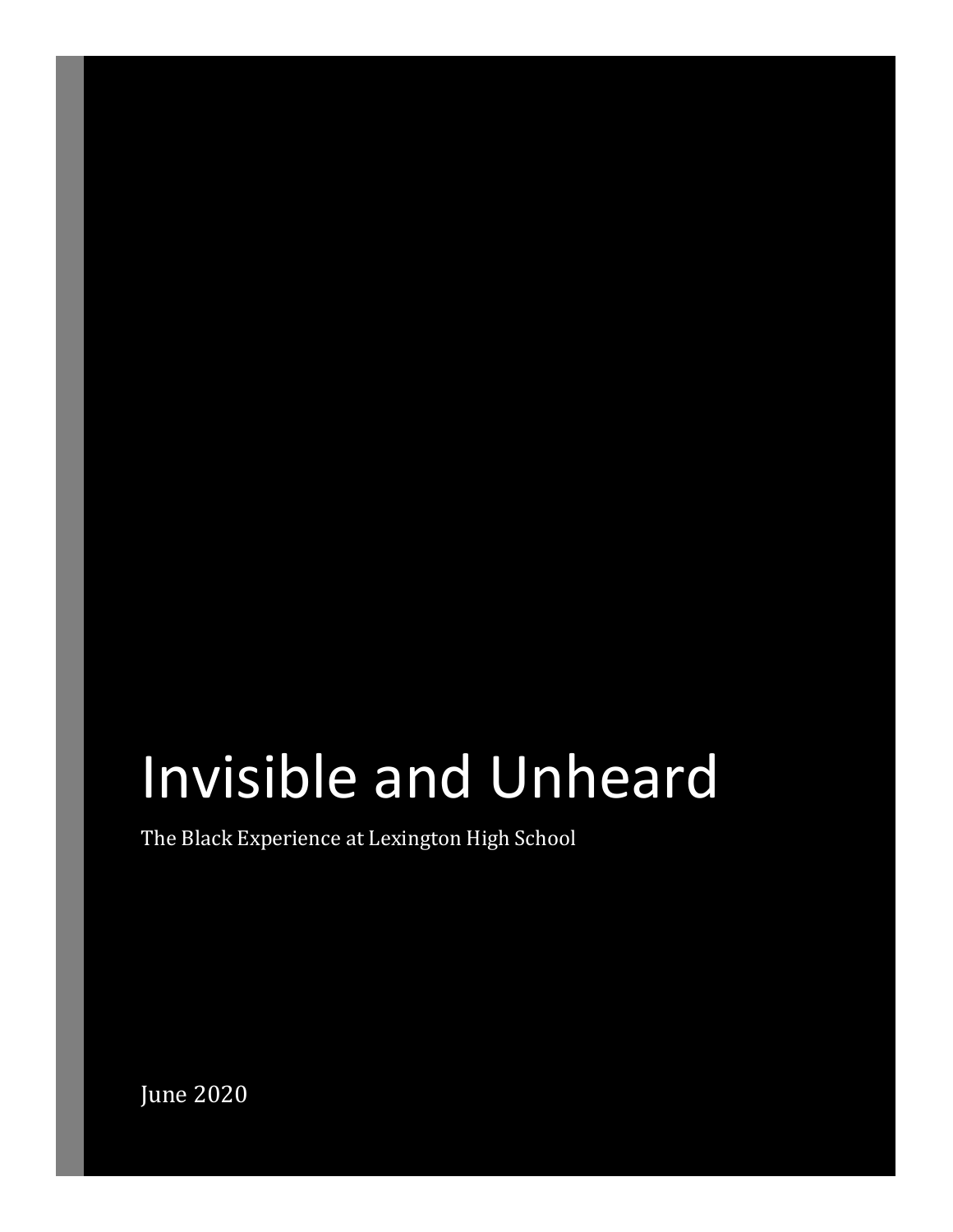#### **INTRODUCTION**

Lexington is viewed as an idyllic community throughout the state of Massachusetts and nationwide – carefully manicured lawns, seemingly progressive politics and highly ranked school systems. From the outside looking in, there is little reason to be concerned about the state of the town and its residents, students, workers and visitors. Lexington prides itself in its tolerance and acceptance, overwhelmingly voting for liberal political candidates in state and national elections. The highly educated, and wealthy, populace strives to present itself as a beacon of tolerance throughout the region, often touting the diversity of the town within public forums.

Lexington High School, one of the most highly ranked high schools in Massachusetts, has a black student enrollment of 3.4%. This is roughly 77 students - in a school of over 2,200. Unfortunately, many of Lexington's students have suffered, in regard to education and social wellness, at the hands of this very town. While claiming to have high rates of diversity and an extremely accepting populace, Black students at Lexington High School have been neglected, ostracized and in the worst-case scenarios, harassed. The following study explores the ways Lexington High School has treated its students from marginalized racial groups and provides Lexington Public School administration an insight into the feelings of students whose voices have long went unheard, and whose concerns long went unanswered.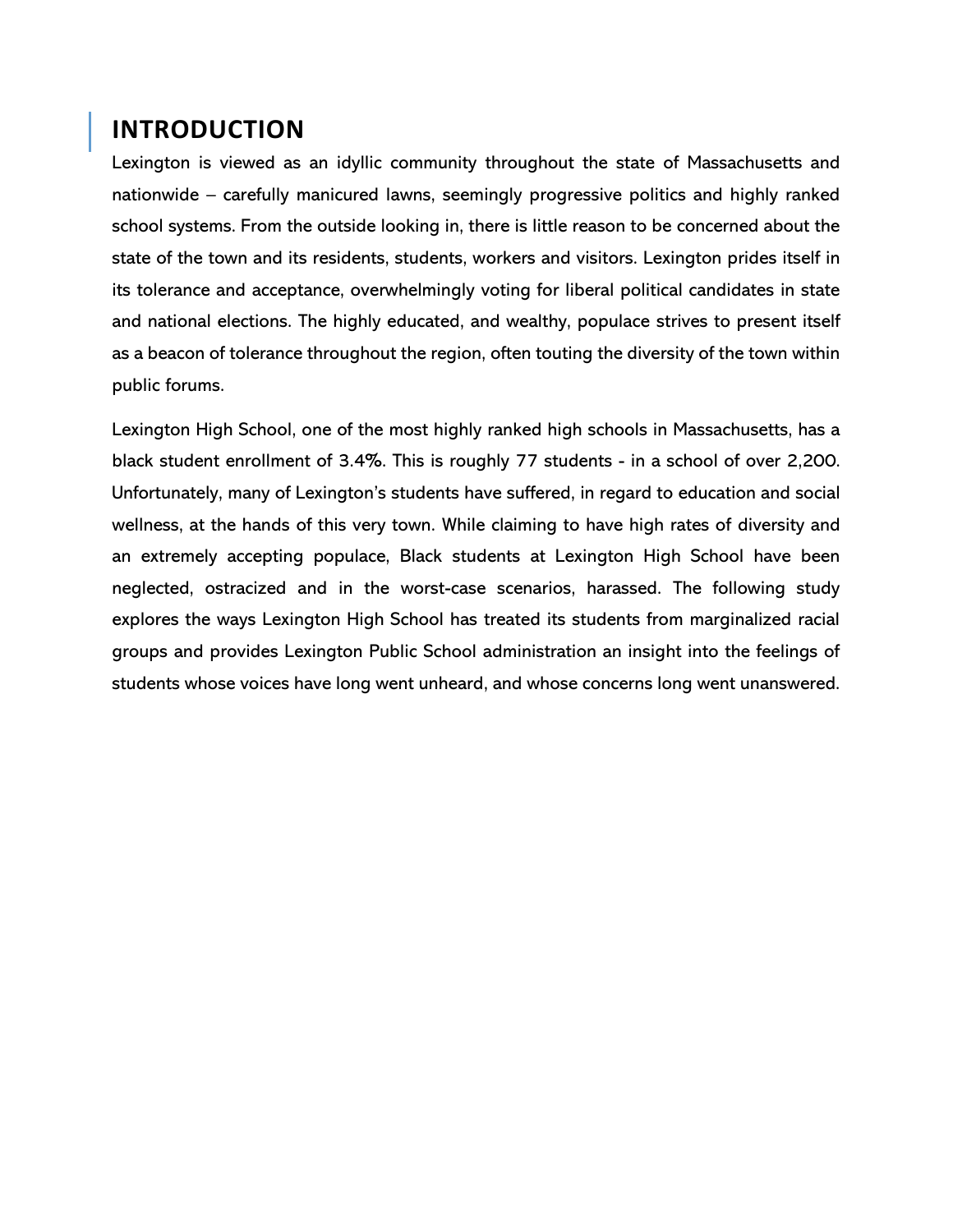## **METHODOLOGY**

Over the course of five days, an anonymous survey was conducted via Google Forms. The survey was distributed directly to current Black and Latino students at Lexington High School, as well as alumni. Various means, including different social media platforms, were used to distribute the survey and reach as wide of an audience, yet as relevant of an audience, as possible.

A total of 132 responses were collected, representing students from the Class of 2009 to the Class of 2022. From 2009 to 2020, there have been a total of 1,046 Black students enrolled at Lexington High School. This represents a sample of 12.6%. Given a selected confidence level of 95% and a confidence interval of 10.0, it can be adequately determined that the following results are statistically significant.



Figure 1.) Black Student Enrollment at LHS (Source: MassDEP)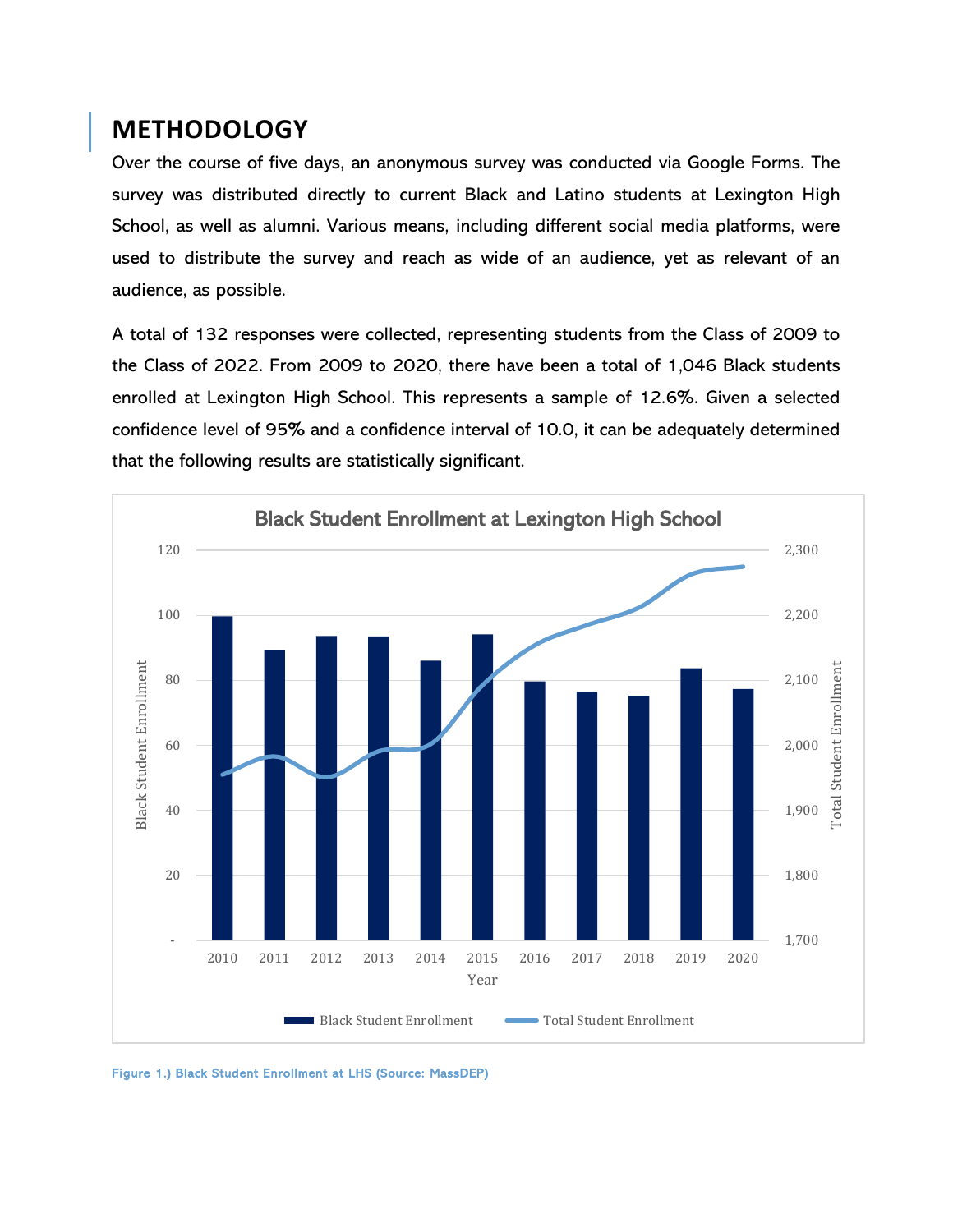## **KEY FINDINGS**

- While the enrollment of Lexington High School has grown 14% from 2009 to 2020, the Black student enrollment has decreased 21%
- Only 41% of Black students complete advanced coursework while at LHS, as compared to 86% of White students and 95% of Asian students
- 72% of Black students surveyed never had a Black teacher at LHS
- 62% of Black students surveyed felt as if LHS faculty treated them differently than their white counterparts
- 60% of Black students surveyed felt as if they were not pushed to excel academically at the same rate as their white counterparts
- 48% of Black students surveyed stated they thought about their race "very often" while attending LHS, while 28.9% said they thought about their race "often"
- 59% of Black students surveyed felt as if their fellow classmates and teachers made assumptions about their backgrounds "very much"
- 62% of Black students surveyed felt as if the LHS curriculum was not inclusive of racial diversity while 27% felt as if it was somewhat inclusive
- Only 7.8% of Black students surveyed stated that they learned the most about Black history via LHS courses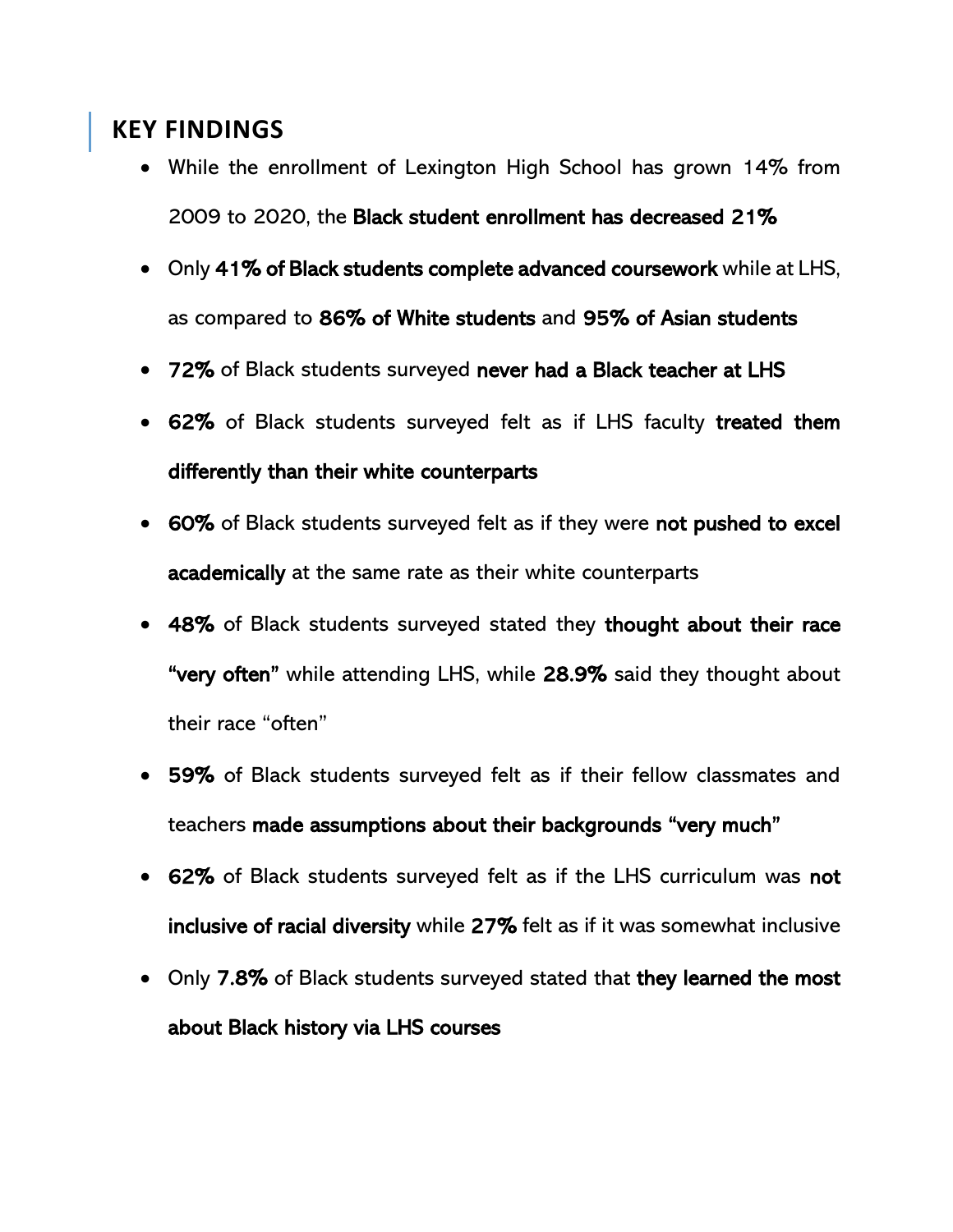#### **RESULTS** Question 1: How would you identify yourself? Select all that apply.

How would you identify yourself? Select all that apply.

126 responses



#### Question 2: What year did you graduate/are set to graduate from Lexington High School?

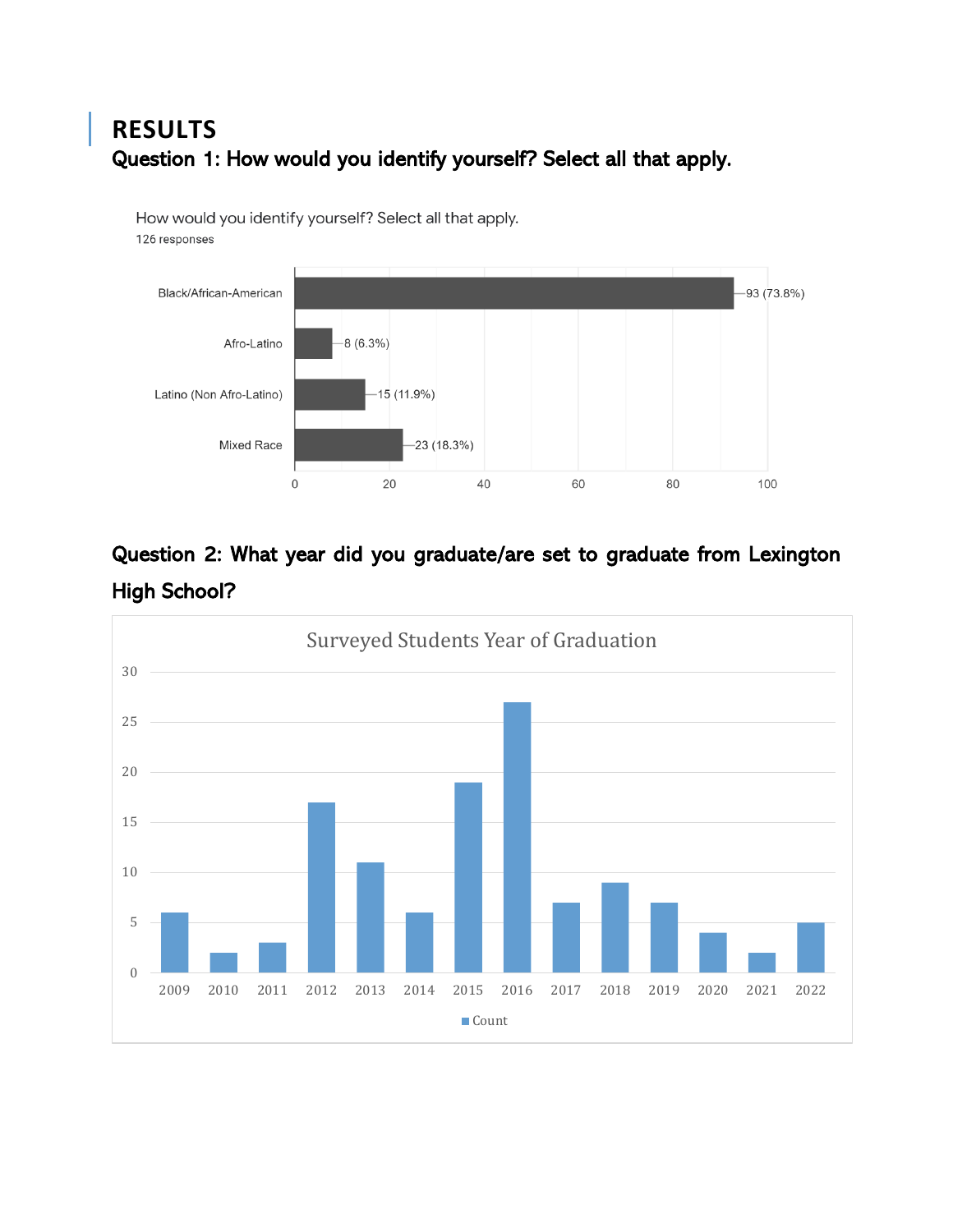#### Question 3: How many Black teachers did you have during your time at LHS?



How many black teachers did you have during your time at LHS? 128 responses

## Question 4: Do you feel as if LHS faculty (teachers, guidance counselors, etc.) treated you differently than your white counterparts?



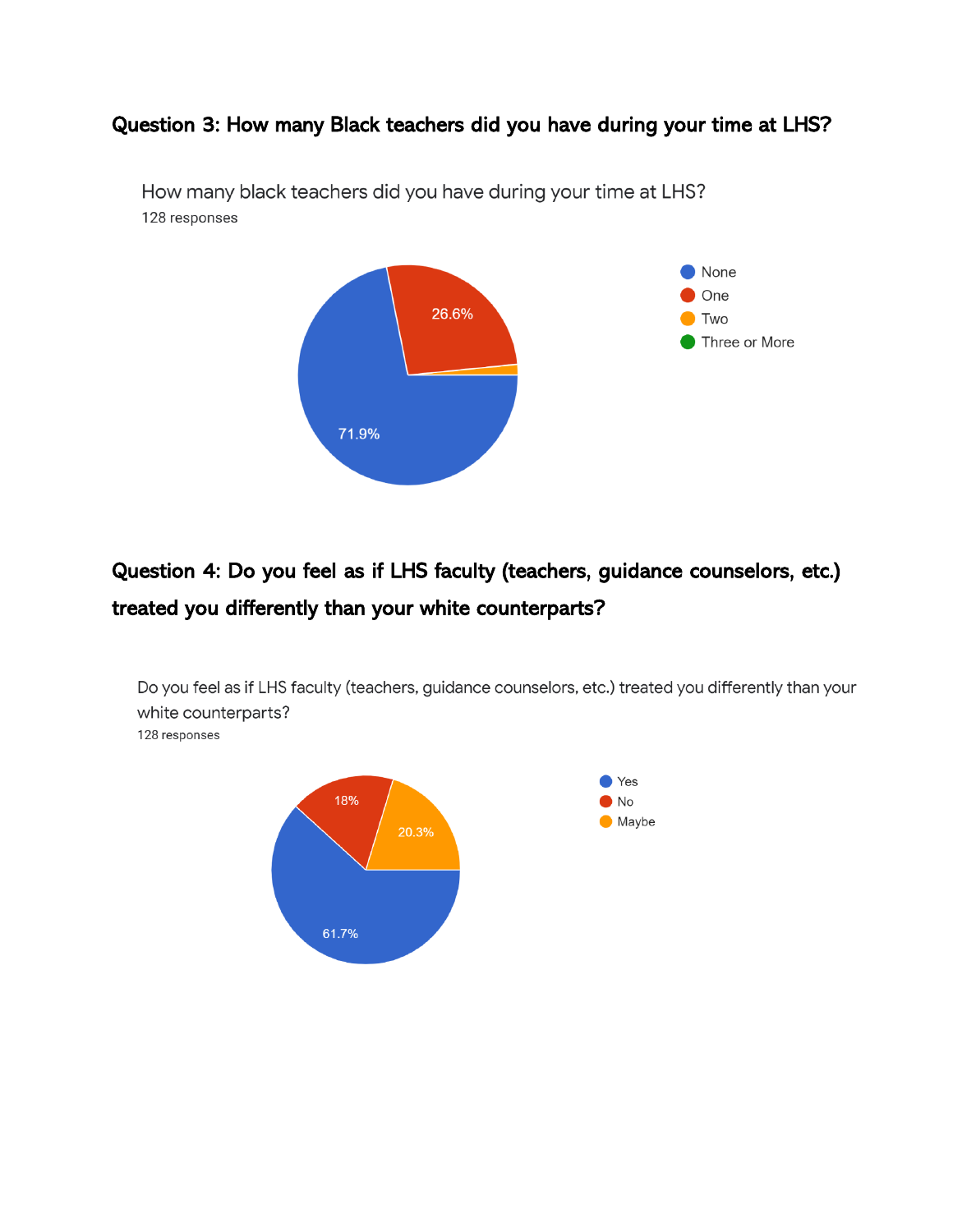## Question 5: Do you feel as if you were pushed to excel academically (AP courses, college applications, etc.) at the same rate as your white counterparts?

Do you feel as if you were pushed to excel academically (AP courses, college applications, etc.) at the same rate as your white counterparts? 128 responses



Question 6: On average, how much did you think about your race while attending LHS? Please rank from 1 to 5, with 5 being "very often" and 1 being "not at all."



On average, how much did you think about your race while attending LHS? 128 responses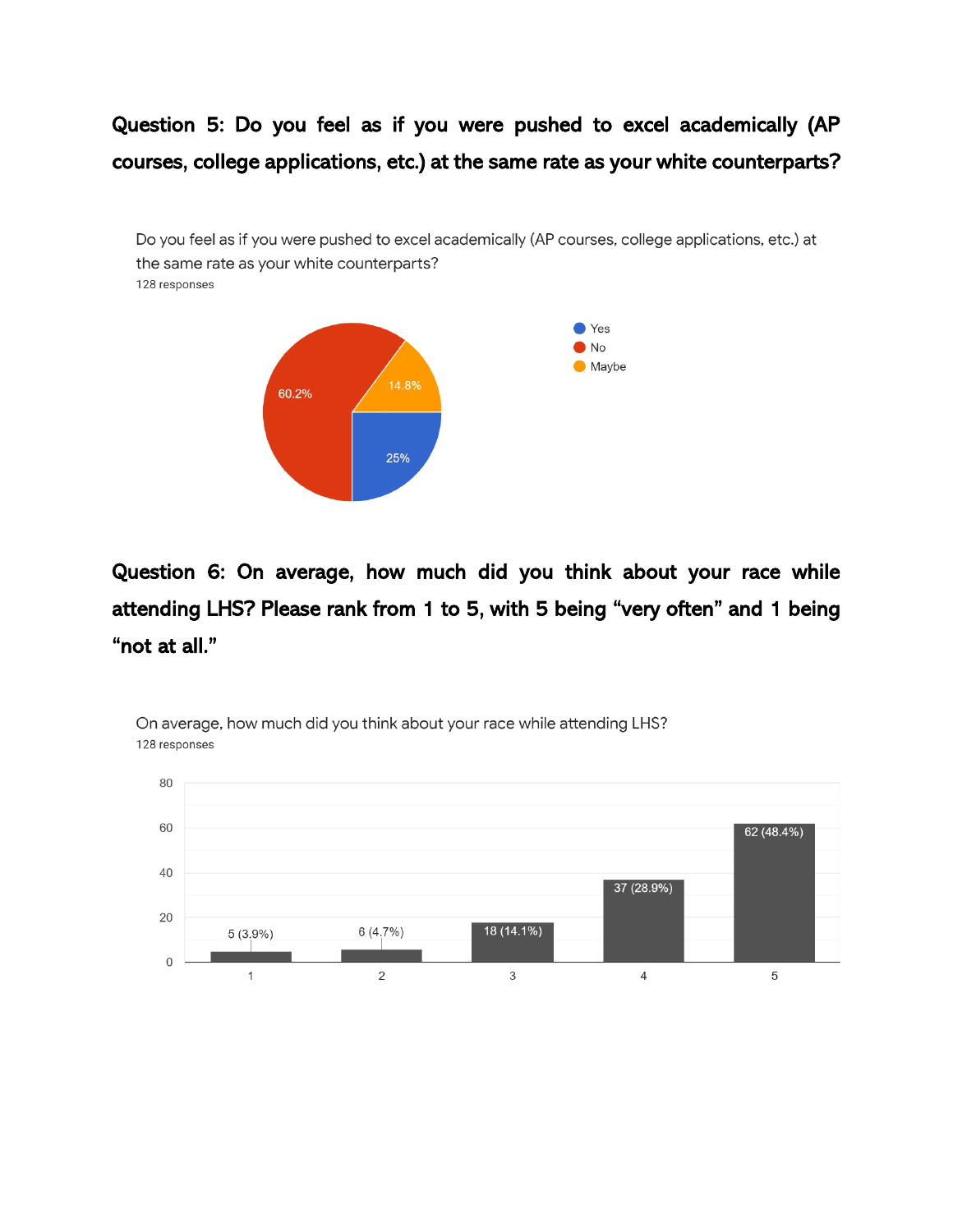Question 7: How much do you feel fellow classmates and teachers made assumptions about your background? Please rank from 1 to 5, with 5 being "very much" and 1 being "not at all."



#### Question 8: Do you feel as if your LHS curriculum was inclusive of racial diversity?

Do you feel as if your LHS curriculum was inclusive of racial diversity? 128 responses

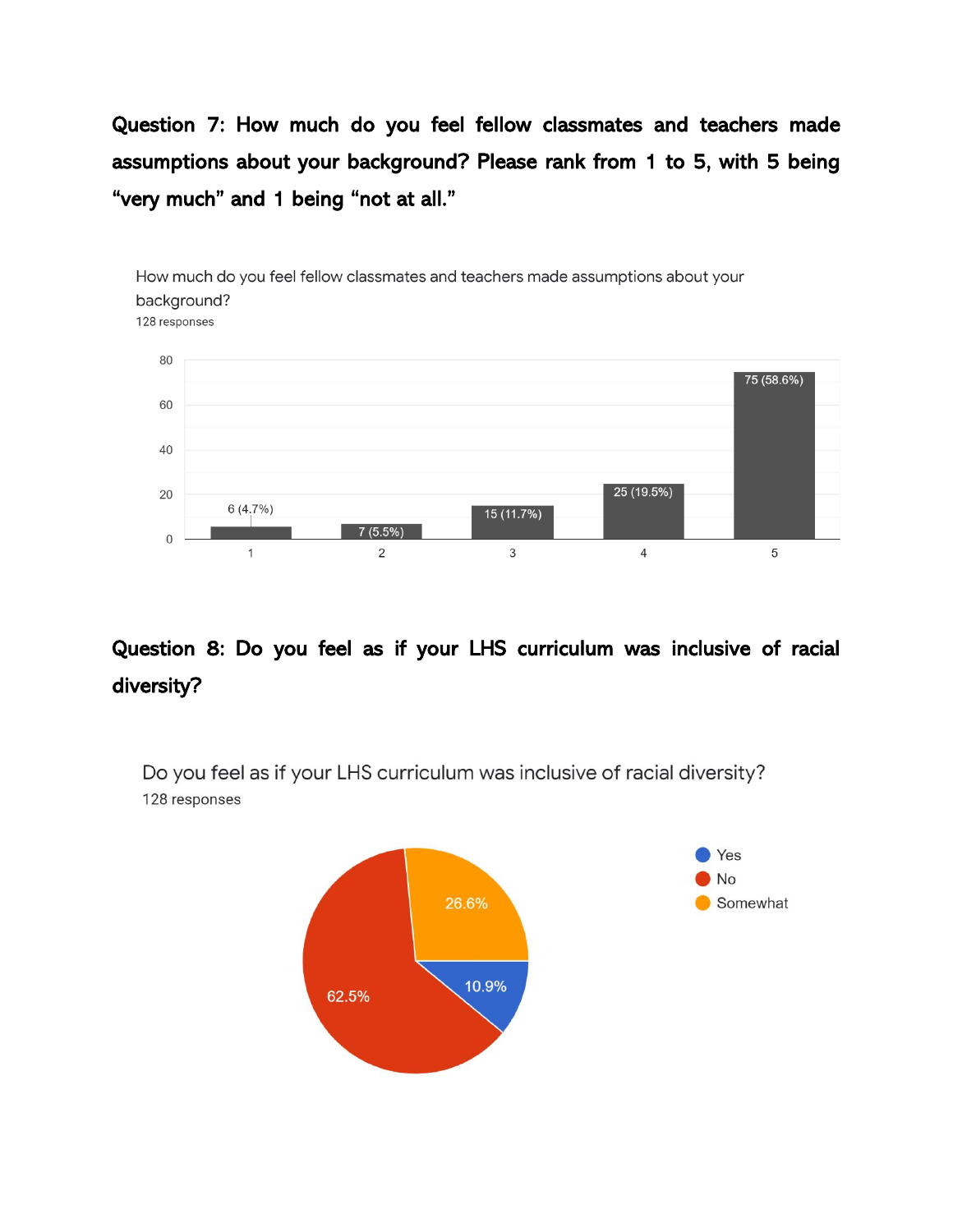#### Question 8: Where did you learn the most about Black history?



Where did you learn the most about Black history? 128 responses

## Question 9: What could LHS do to create a more welcoming and inclusive environment for Black and Latino students?

Sample responses include the following:

• History classes should include black history throughout the year and not only during black history month. There should be training against calling on the only minority to speak as a representative of their race. If a student wanted to add something to the conversation they would. There should sensitivity to the fact that they may have limited knowledge of their ancestry. I had an instance where my teacher told me I didn't accurately complete a project because my ancestry didn't go back far enough. To which I had to explain in front of my class that for as far as my family knows we've been in Georgia since slavery. I have dozens of examples of times I was personally put on the spot because I was the black student, and honestly those moments still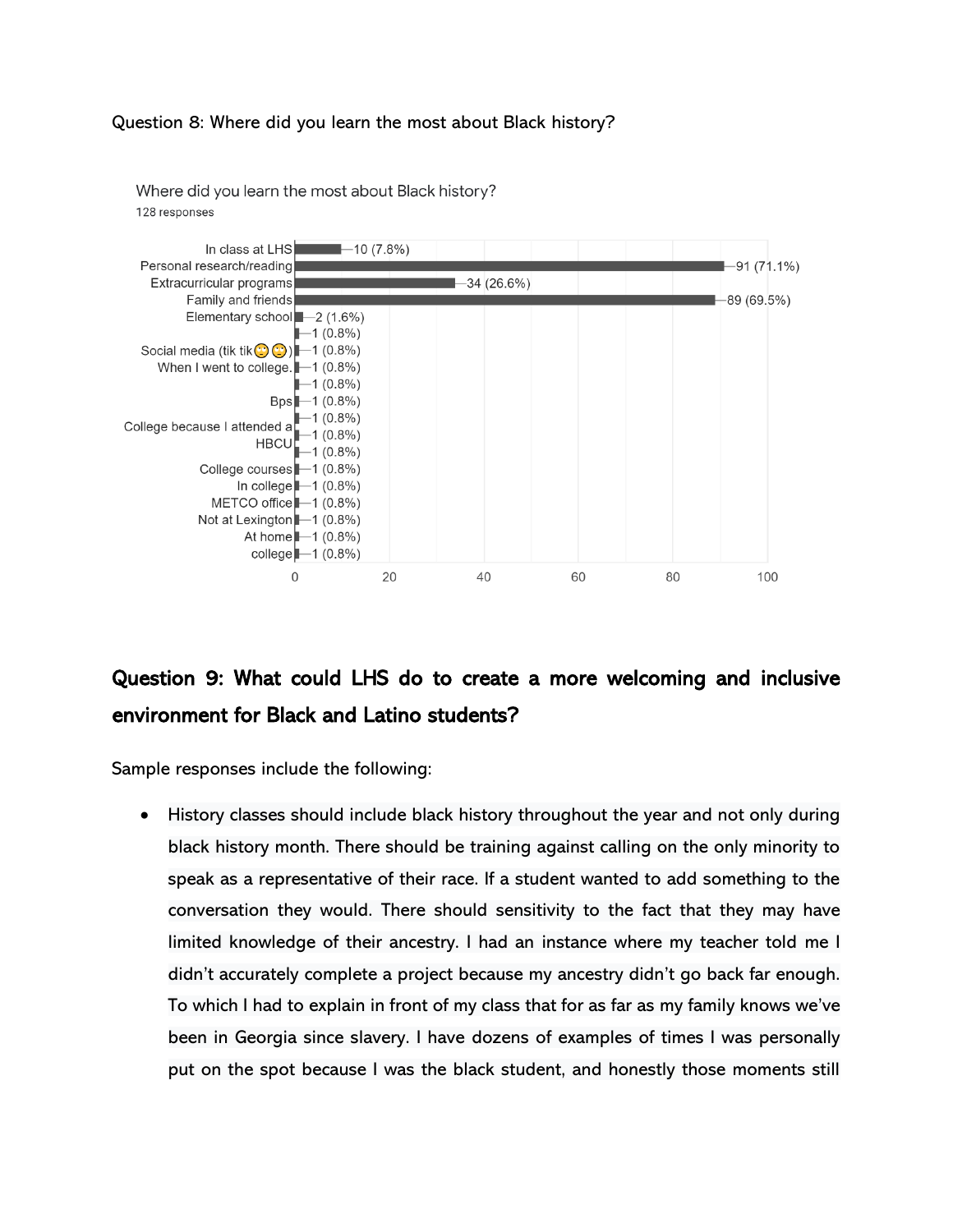stick with me all these years later. There were several times I, as a 15/16-year-old, had to explain to my teachers their insensitivities about my race.

- Not a lot honestly. Ms.Canniff even took down a Black Lives Matter poster once saying that a faculty member didn't approve it even though there was a clear signature on it. The next week a Blue Lives Matter poster was hung up in the same exact spot with no signature from faculty, and proceeded to stay up after she had walked past it countless times. Racist encounters with other students were not taken very seriously when reported to staff.
- Students need to be held accountable for their racist behavior. We're sick of being told we can come to you guys (the adults) when there's an issue and when we do, the issue isn't dealt with. Students were constantly saying offensive things and getting nothing but a detention or suspension and then came back to school and continued their negative behavior
- I know there used to be a race and gender class at LHS at some point. I never had the chance to take it. Bring that class back, hire a person of color to teach it. In the history classes, they need to put some focus on police brutality, racial stereotypes, and sexual harassment.
- Have better METCO staff that sand for the students of color. Have African studies classes that can be taken in replacement of literature of history classes. Have more discussions around pan-Africanism. Address the subtle forms of racism i.e.. micro aggression that the students of color face on a daily.
- Don't separate the students so quickly to a IEP (Individualized Education Plan). Also don't assume that you can't use a IEP in a AP class. I also think that when it comes to black history month that more guests speakers can come to better help the African American students deal with ignorance either by choice or not from the students. I think also having more diverse teachers on campus.
- I think a great way to help students would be to provide a space solely for Black and Latino students. With the amount of discrimination and racism we experience in school, it can make it difficult to focus on classwork. If students had a safe space that was just for them, it would give them the chance to step away from everything and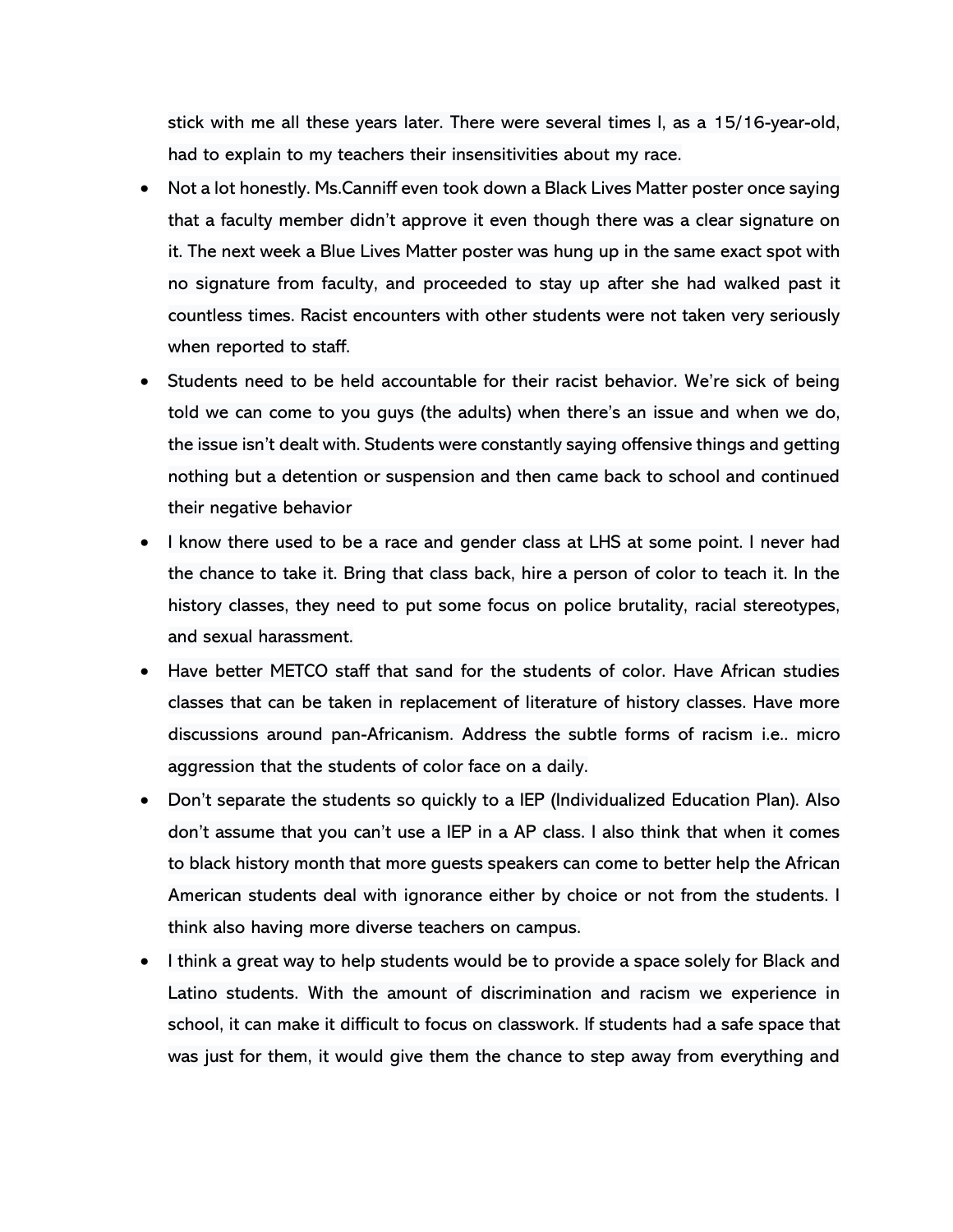take a needed mental break. It would also provide a space for them to be themselves, without fear of judgement.

- Additionally, faculty, staff, and students need to be educated about racism and implicit biases. I think this is the first step towards people identifying their racist and biased beliefs. If people are unable to identify it within themselves, then how are they expected to change? However, what that education looks like will be difficult to define and would likely have a lot of pushback from parents. Nonetheless, conversations about racism need to be held within schools. Perhaps one of the easier ways to do this is to teach U.S. history as it actually occurred rather than how the U.S. think it occurred. The history we are taught is white-washed and sugar coated. Despite the fact that the U.S. stole this country from people, committed genocide, supported slavery, murdered people (particularly Black and Indigenous people), looted countries, and upheld racism and white supremacy, we are taught that those wrongs have been corrected and the U.S. is better than everyone else. That is completely false and contributes to upholding racism, both individual and systemic. That is why we need to reevaluate what is taught in the classroom.
- I think it's also important for faculty to be held accountable. Students should be able to make formal complaints about teachers if they are being discriminated against in their classroom. It's not fair for students to accept their fate and have their academic opportunities stripped away simply because their teacher makes assumptions about them based on the color of their skin. Teachers have a HUGE impact on a student's confidence and future, which is why it's critical for them to understand the important of supporting all students, especially Latino and Black students. If teachers aren't able to create a safe and welcoming environment where they encourage all students, then they shouldn't be teaching
- Teach all of the kids at LHS to stop looking down to the kids who are of different races and teach them about the white privileged they have. Also, Lexington wasn't fair about how they would give out punishments to students. The deans and the school officers would give out very harsh punishment just to the kids of color and the kids who were white would just get a free pass. MAKE METCO BIGGER.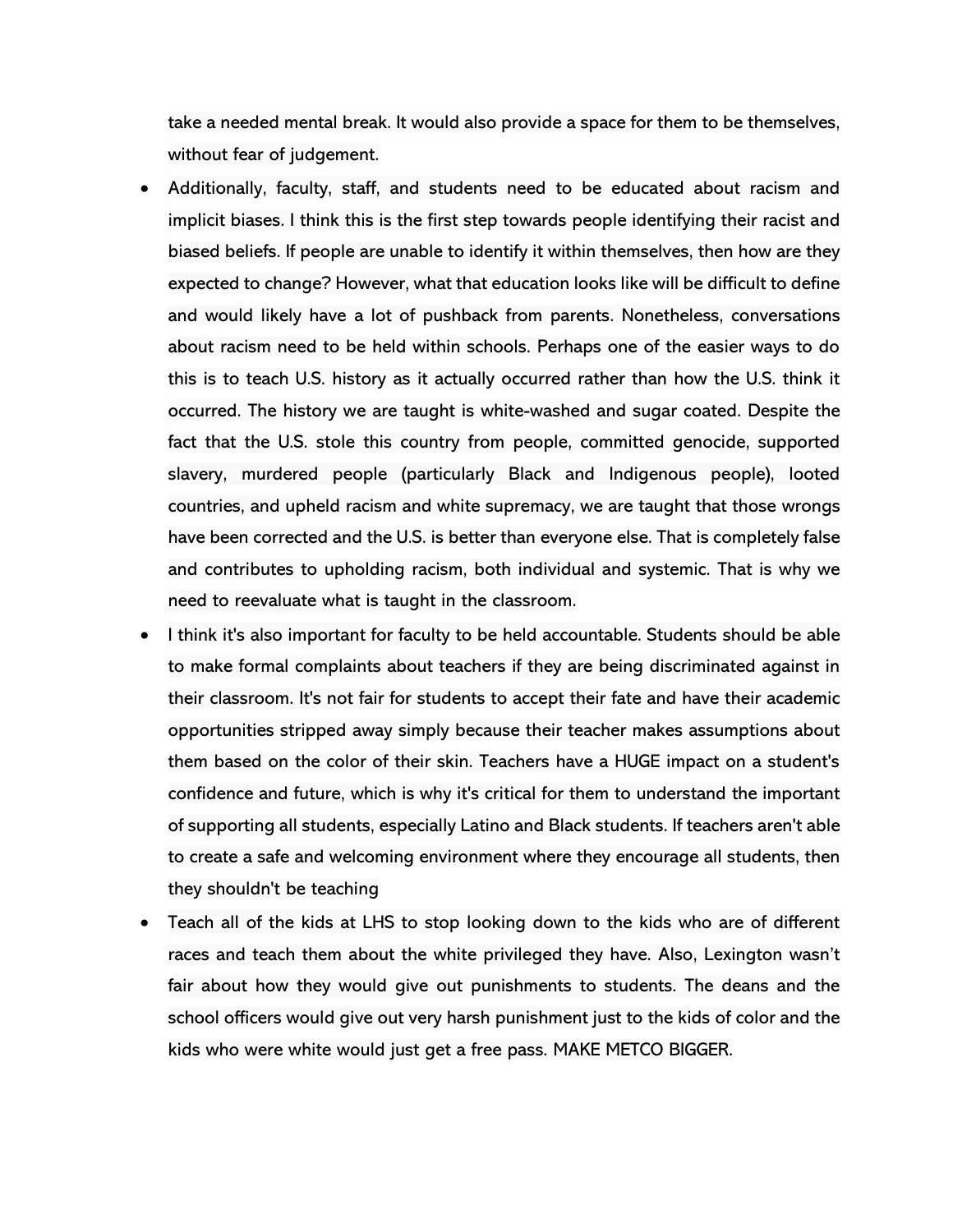- Fund the African American & Latinos scholar group that was committed to showing academic success for people of color in Lexington. As a member, our group lacked a lot of resources to make the impact we needed in the community and for our competitions in representing Lexington how we could've. We volunteered and spoke to the elementary and middle schools to uplift our voices and show that we can succeed. In addition, college preparing to help students of color and scholarships on the database for students of color. In addition, helping fund the METCO Scholarship Fund which helps finance college education. I think also that the administration should be working to seek out leaders of colors to help strategize on what can be done.
- Teaching more on Black/African American history. Not just about Rosa Parks or Little Rock Nine. It should be more in-depth on the systemic impact of these events and how this carried into todays society such as how the Boston busing back in the 1970's led to even more segregated education system. This is a small example but honestly, not much is really taught about Black history. We essentially learn very surface level history and this would go a long way.
- Broaden its US history while focusing on and labeling not just the positive but negative effects of policy against African Americans. And focusing on not only the wrongs and effects that other countries such as Belgium and France had on peoples of African decent. They should also make educating students on the African diaspora and different indigenous peoples around the world. These subjects don't only have to be brought up in history classes but can be touched on in multiple subjects, such as English and literature abc even biology courses. Biology especially can touch on the effects and measures that were taken to study people of color around the world.
- Invest in the METCO program. Have humanity classes every quarter, so students can understand and be more accepting. I feel as if majority of people didn't try to become friends with Black people. I knew a lot of people and was popular but no one except a few knew my life stories or wanted to know. Everyone lived in there own world and showed off their wealth.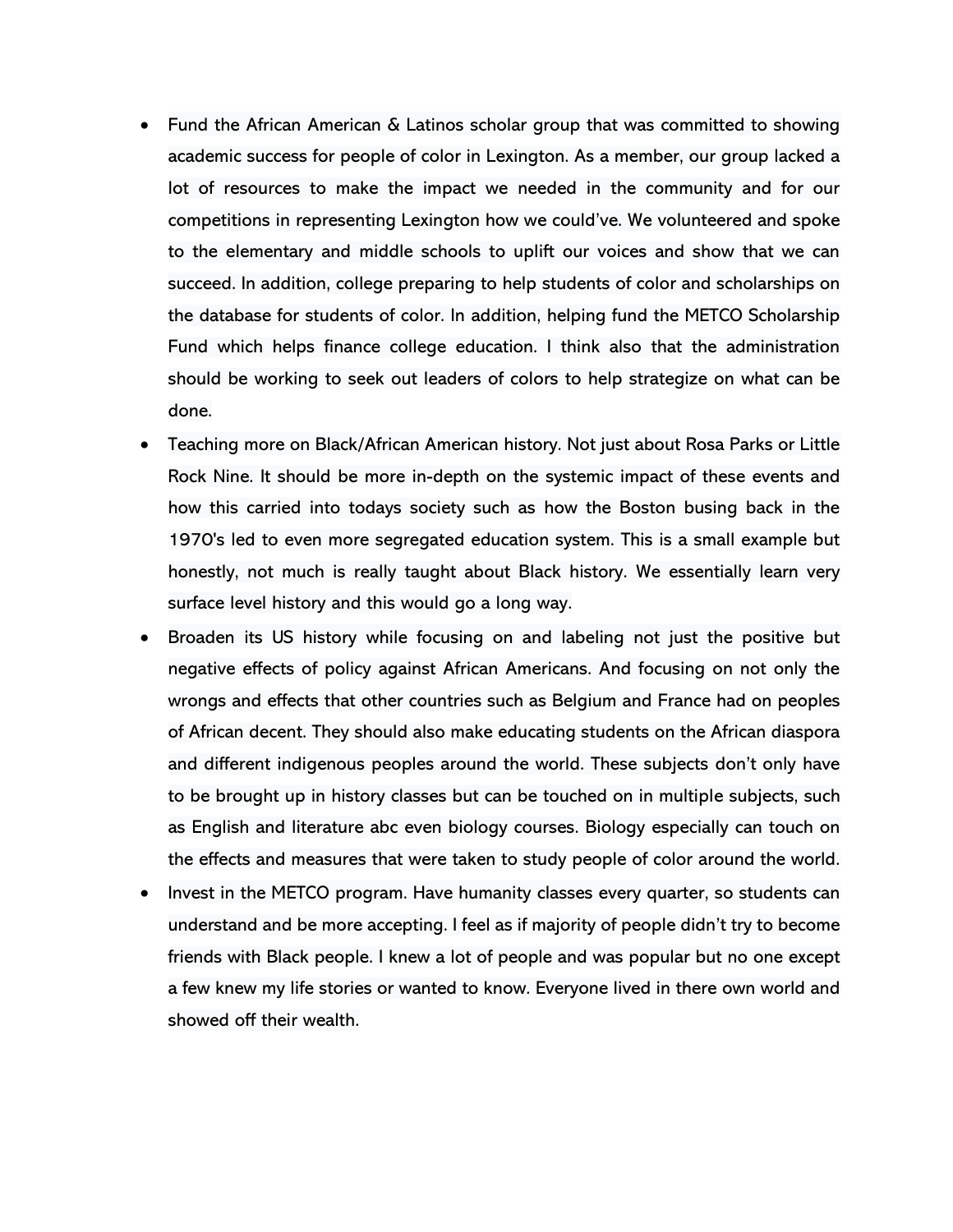Question 10: Do you feel as if the social justice initiatives that LHS has taken have been impactful? Please rank 1 to 5, with 1 being not impactful at all and 5 being very impactful.



Do you feel as if the social justice initiatives that LHS has taken have been impactful? 126 responses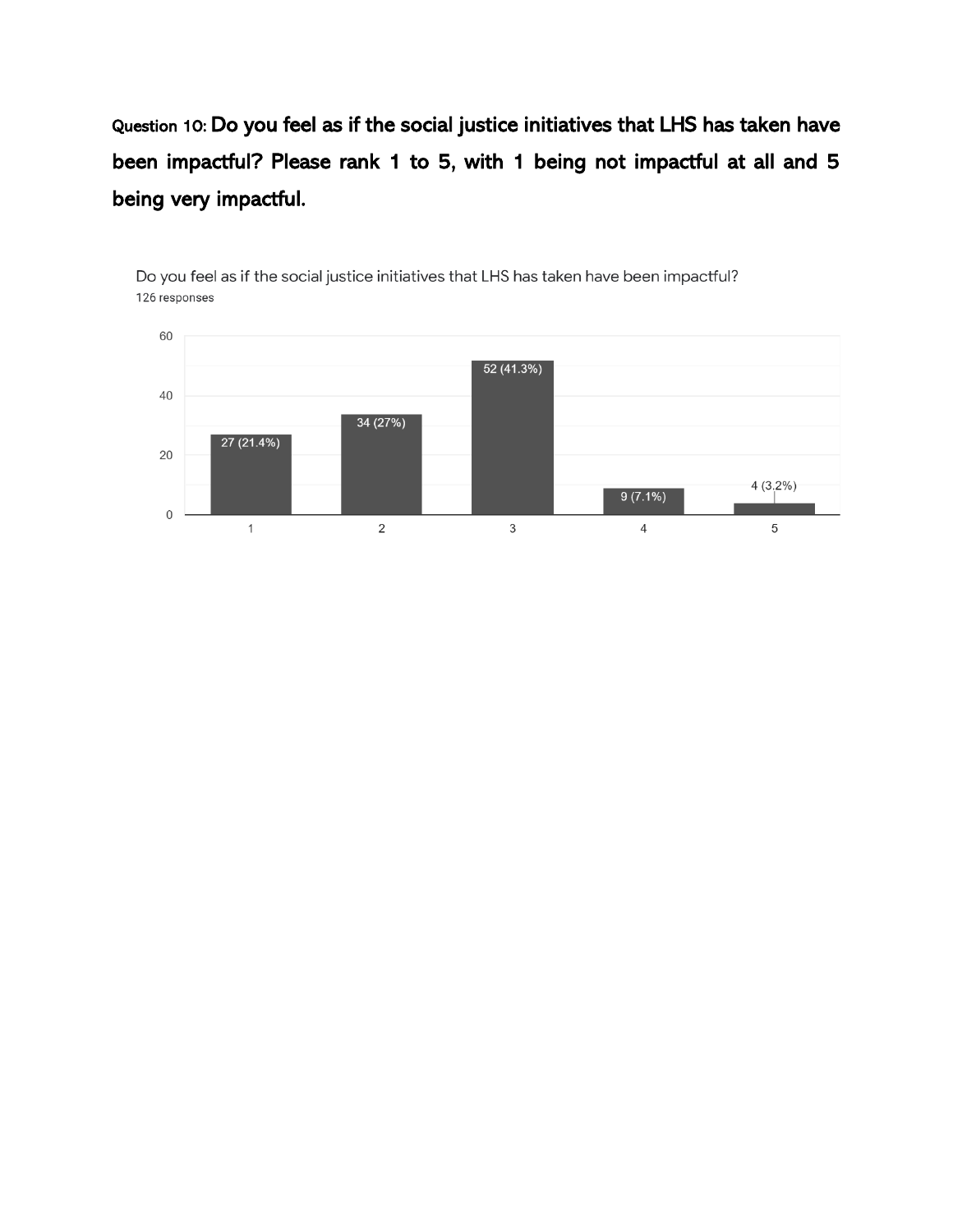#### Question 10: What sorts of racism/microaggressions did you experience while attending LHS?

Sample responses include the following:

- Being told I'd never get into my dream college. Being told I must live in an apartment with just my mom, when my parent's had been married since before I was born and owned a two family home.
- Others constantly assumed I was a part of the METCO program even though I've gone to school with most pears since the age of five (kindergarten). Lost friendships because I was part black and not "white enough".
- Stereotyping, being described as a "model minority" ie "I like you because you're not like other black people," nonblack students using the n word
- Teachers, faculty, and other students often thought I was from Boston because of my skin color. When it was time to talk about black history, all eyes were on me. I was kept in special education classes although multiple times I spoke up about not needing it.
- [They said] I wasn't smart. I was affirmative action. I lived in a dangerous area. Parents didn't want their kids to play at my house.
- Teachers discouraging from applying to certain colleges. Coaches exuding hard work and impressive physical capability as genetic talent. The list goes on.
- Being called upon as the representative. The constant mispronunciation of my name with sly commentary.
- Been told that I was in the wrong class when I walked into AP Bio sophomore year, heard kids make fun of my mom's accent when she was cheering me on at my track meets
- In 2nd grade I had a teacher that told me and another African American student we weren't going to be successful.
- Peers gleefully using the N-word and posting it on their social media's. (Not suffering any consequences)
- Students joking about the KKK.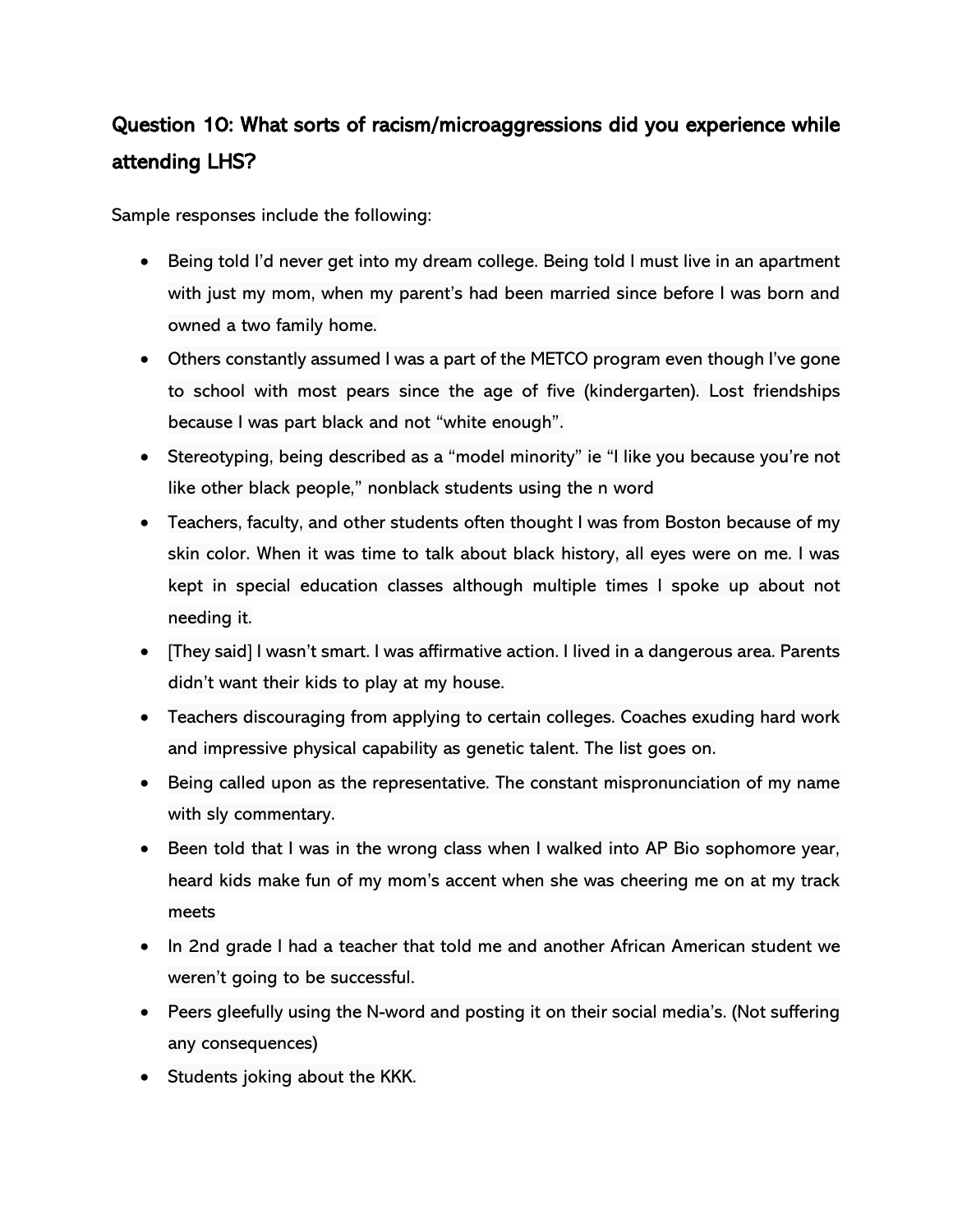- In middle school a white student in my class saying that he wished I was a slave and thrown in a cage.
- White students assuming that I was poor or that I lived in an apartment in the hood.
- In high school, I started a black lives matter group with a group of other African American girls, we made posters saying "Black Lives Matter" and another one saying "hands up don't shoot" and students would freely vandalize our posters writing "ALL lives matter", "blue lives matter", and drawing swastika's on our posters (not suffering any consequences).
- The school made us watch the inauguration of Donald Trump right after that incident. We planned a silent walk out, which was then interrupted by students who supported trump, they waved their Trump/Pence flags during our protest (once again not facing any consequences).
- No one ever wanted to come to Boston.
- If tables were left unclean or there was excessive noise it was always assumed to be students of color. I was often asked questions or assumed to live in a "ghetto" or unsafe neighborhood. Friends always offered to for to stay with them, but their parents and they assumed my neighborhood was unsafe. Other students of color were always assumed to be METCO students. Students of color would be more likely to be sent to their dean or be penalized for actions that other students would not be penalized for. We were always assumed to be doing the worst in our classes or taking lower level classes then other students.
- Microaggressions about my experience as a POC (person of color). Comments about POC body image. Comments about POC fetishes. Targeted more from deans and other faculty than white peers.
- I feel like I got treated differently when it came to disciplinary actions. Where I got a 7 day suspension, my friend got a two day and he is half Asian half Caucasian.
- People assumed more about me just because of my race. I had a class where the teacher thought I smoked weed when I didn't and made it seem like I did to the class when there was no indication that I did.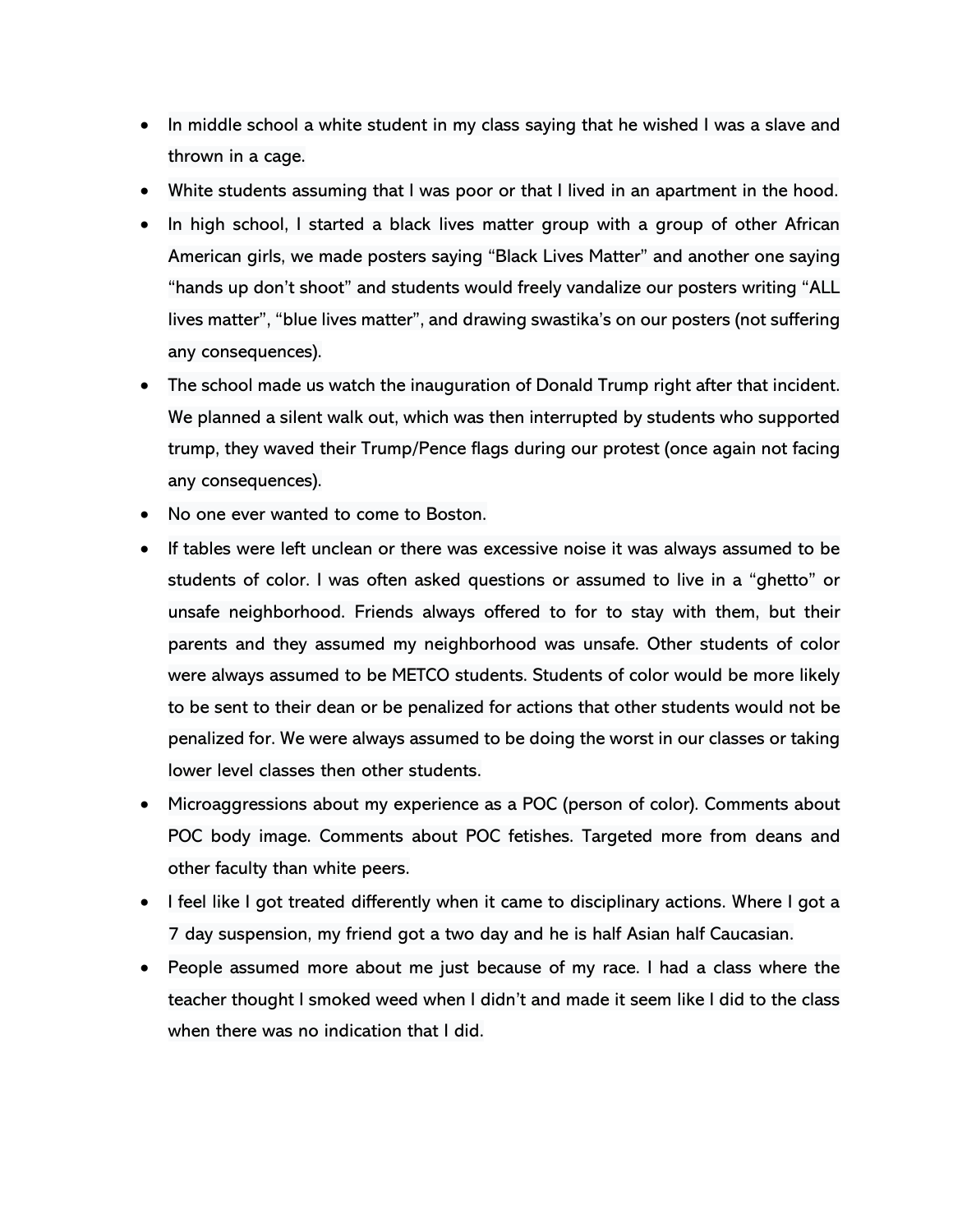- We weren't even allowed to hang signs up about black lives matter because "all lives matter". Students made racist comments. Teachers treated me different because of my race.
- Always assumed to have a negative background or always had assumed complications for difficulty rather than it being a simple matter of similar lifestyle to other classmates but raised in a different environment.
- Bullying. Got bullied on the field hockey team for being different and I loved to play. I ended up quitting because the other girls would threaten to take me off the team because of my race. Also my car was vandalized and the school wouldn't do anything about it.
- Comments on my hair, being told I'm angry, always taking the brunt in a situation, called an angry monkey, followed by deans.
- Teachers and students assuming I'm in METCO, white teacher touching my hair, being called a monkey or hard R N word, being the only one whose paper the teacher would check every day during solo writing assignments (everyone else in class was white or east Asian), having to be the one everyone in the class looks at when the topic of race comes up in class and having to educate on why something is offense to me and other black mixed/black people in a class full of white and nonblack peers, I wore a hoodie and Jordans ONCE and never again because a teacher and a student told me I looked like I was going to beat somebody up and that I looked like a "thug" by the student. Threatened with other black and black mixed friends to be stabbed because we were talking about black lives matter and a non-black person overheard and threatened us. Being asked by white or east Asian students why they shouldn't say the N word because of "x" excuse. Hearing about my friends getting checked by a dean for marijuana they did not have but going to class later and hearing about white students openly talking about doing cocaine at a party during class and in close distance to the teacher. These are just the first things that come to mind
- Too many to list. People touching my hair constantly, lots of racist jokes, people asking me if I knew my dad, people assuming I lived in Boston and participated in the METCO program even though I lived in town.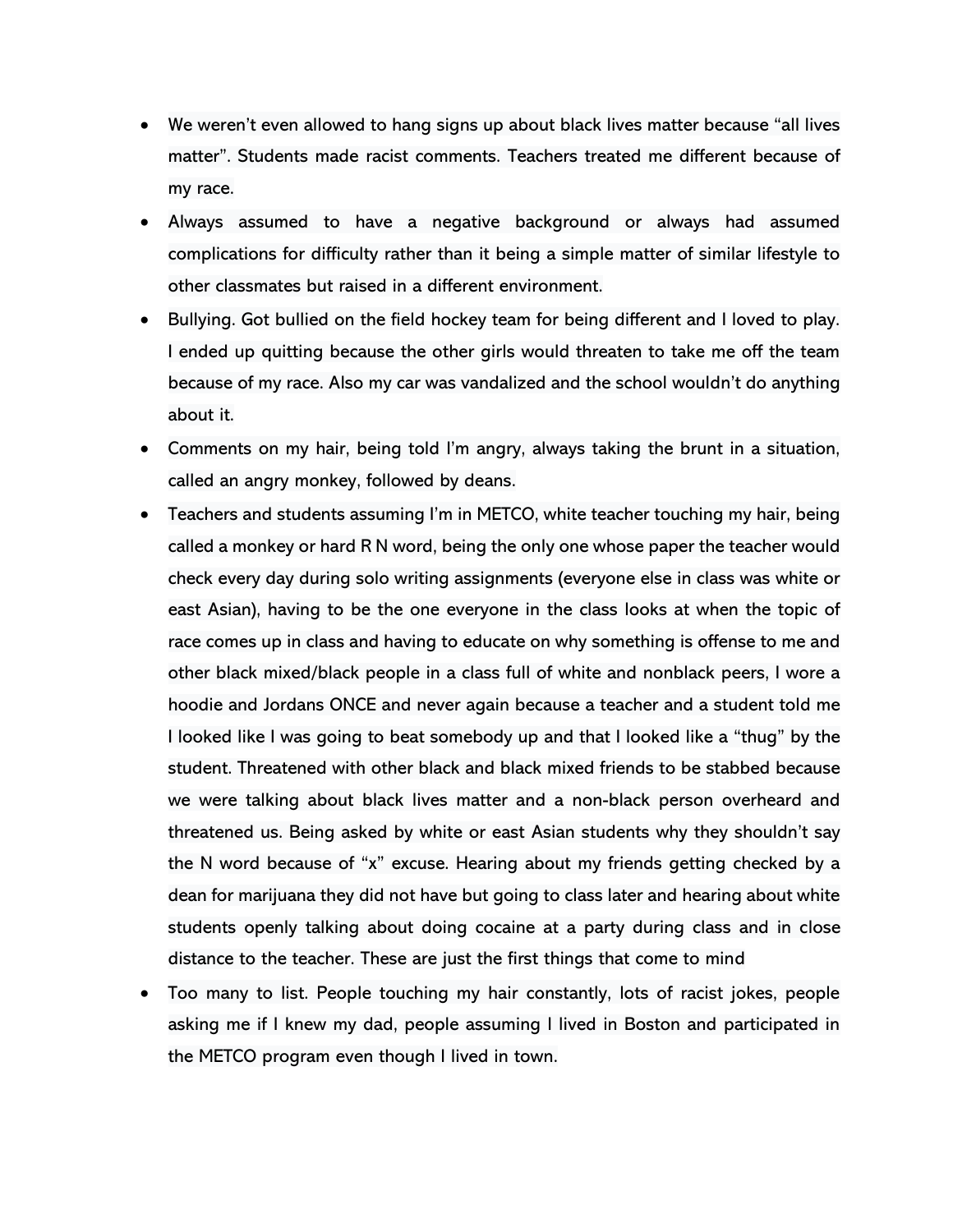- I have been told that certain classes would be hard for me on the first day without knowing my capability
- Principal lied saying I choked a white girl. On a day I wasn't even in school.
- Most of my experiences we're subtle forms of micro aggression. Aside from the obvious questions and discussions about my hair that the white staff and students had, I experienced always encounters with staff. I had an English teacher in 11th grade that would fetishize the way I spoke and often times wanted me to speak out in class and read my work out loud. She thought it was interesting that I said things like " I be" instead of I was or I am. She never hesitated to tell me that and would also question how and why I developed my specific speech pattern . She made me uncomfortable and I hated her class. I had a history teacher in 11 grade that told my friend she could not do her Junior research projection on Michael Jackson. The assignment was to write about someone who significantly impacted the world. She continuously said that Michal Jackson did not impact the world greatly and could never give us a reason why she felt he didn't. I'm 10th grade a boy in my history class tried to argue that slavery was good. It was the most awkward situation I had experience at the time and I felt as if the teacher did not do enough to end that conversation.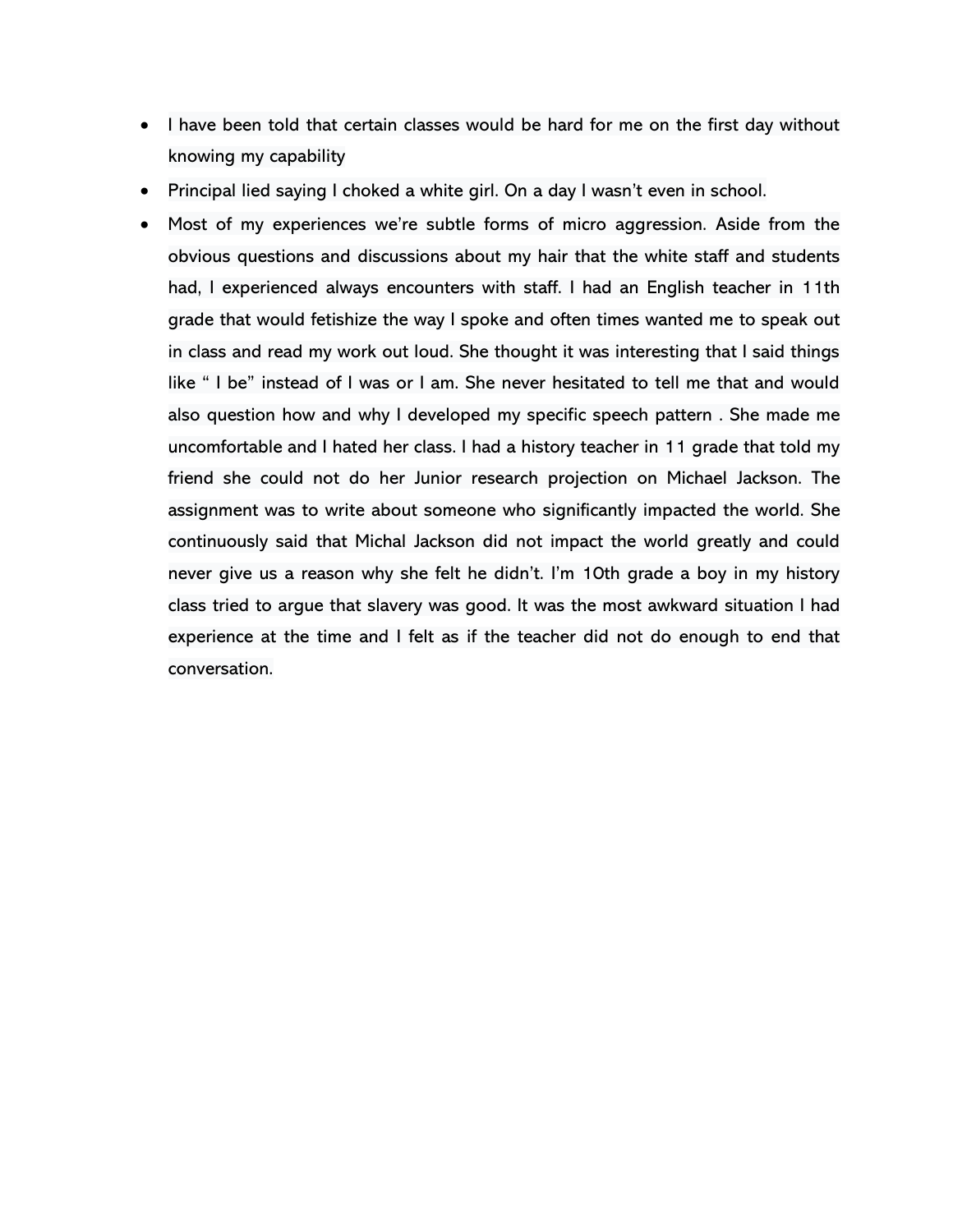#### Question 11: Feel free to add any other notes about your time at LHS.

Sample responses include the following:

- I was depressed most of my time at LHS and I didn't realize until much later and a lot of it was because of how I was treated racially
- Because of LHS's large amount of Asian diversity, faculty and students like to think they are open minded and diverse and not racist however they are only "open" to the diversity they are used to and comfortable with (I.e. Asian diversity) and we're completely closed and rude about other minorities and cultures (Black and latino)
- I appreciate the quality of education that LHS provides but there was a constant feeling of not feeling like I belonged in the community
- No one ever encouraged me to take AP classes.
- Attending LHS as a Black student is not an experience I could ever recommend to anyone.
- The only teacher of color I had was for my 10th grade history class and that teacher and class changed my life. Having a teacher you can relate to really is impactful.
- Speaking as someone who was in the METCO program from the first grade, I did not have a single black teacher. I think there needs to be more black representation in faculty.
- I recall having a conversation with one of my LHS teachers and Principal Lasa about including more educators of color. The sad thing about the conversation was that we discussed how students in Lexington would mistreat them. How students would abuse their privilege to disqualify those teachers and blame them for their failures. I think LHS needs to make a stance no matter how uncomfortable Lexington is with having more faculty of color. It is needed.
- I had great time at LHS and made good friends, but there was always the feeling of my race being an overhead issue. It was the one and only thing that made my time there uncomfortable. Just because it was the number one factor in decision making.
- As a black mixed person, it was incredibly difficult to feel truly a part of LHS. Not only is it difficult being a black or brown person at LHS but also the wealth disparities for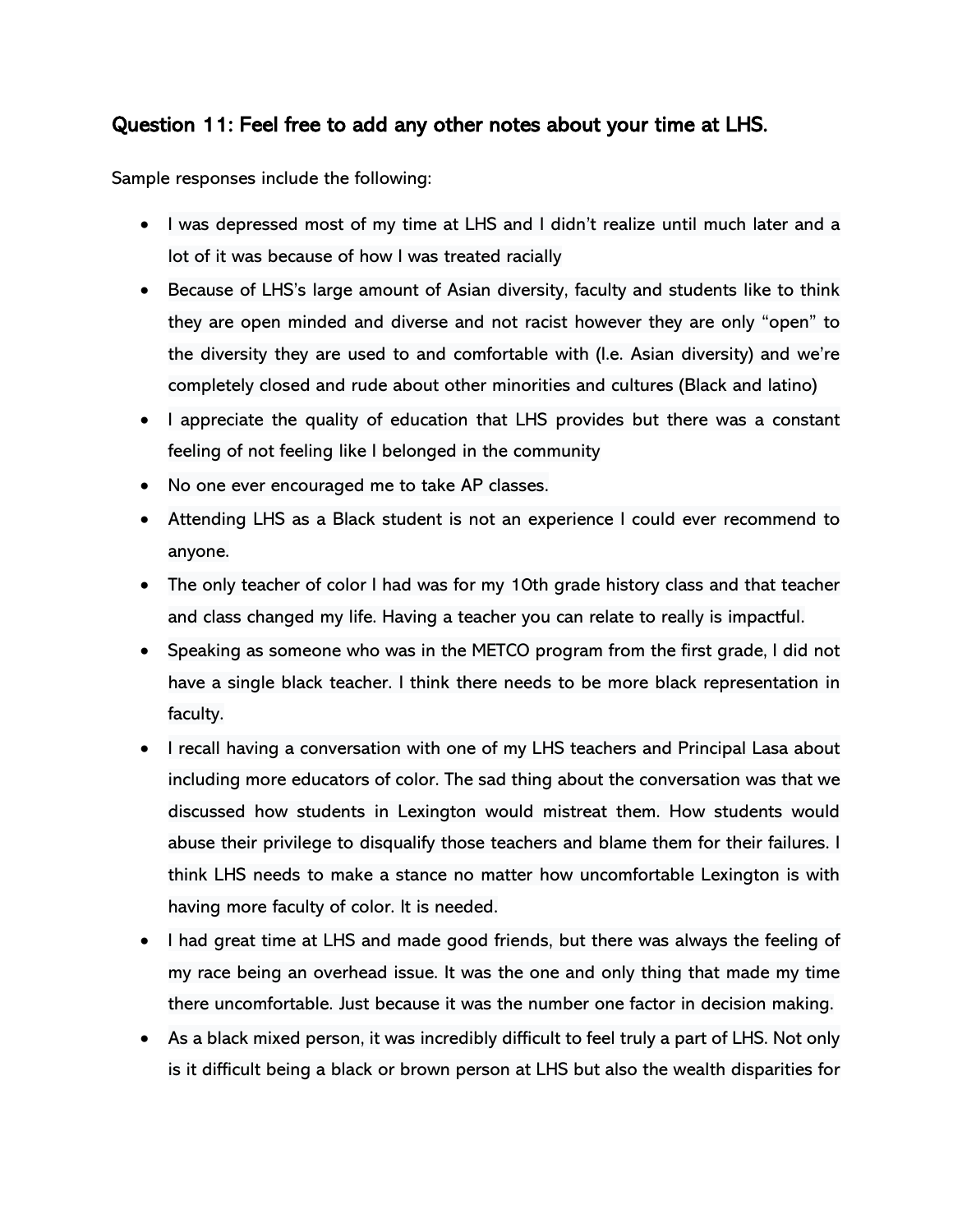our communities vs white communities like Lexington is really difficult to firsthand witness every day.

- I was falsely charged with assault with a deadly weapon by a police officer in Lexington for watching a fight between two kids. Because I was put on probation for over a year, for something I didn't do, it stopped me from attending college. I feel like this incident changed the course of my life.
- LHS touts itself as racially diverse when the reality is that many of us feel extremely ostracized. White students often refer to groups as "the METCO kids" and "the Asian kids" etc.
- Although most of my time at LHS was negative, the one positive experience I had was with Mrs. Strizhak. I firmly believe that she is the only reason I made it through LHS and now have confidence in my academic abilities. If it weren't for her support and understanding, I don't think I would have graduated from college summa cum laude nor would I be applying to medical school for MD/MPH programs.
- I appreciated the Race & Gender course that used to be taught by Ms. Banks. That was the first course that got into the real reality of racism and stereotypes. It was a perfect course to take senior year, as I would soon go off to college and face even more microaggressions and acts of racism. I will say, I think that LHS has the right intentions and the potential to do better with the right curriculum and sources of education in place.
- Mrs. Strizhak served as an ally to me and my Black friends. Her course was amazing and she made me have faith in educators.